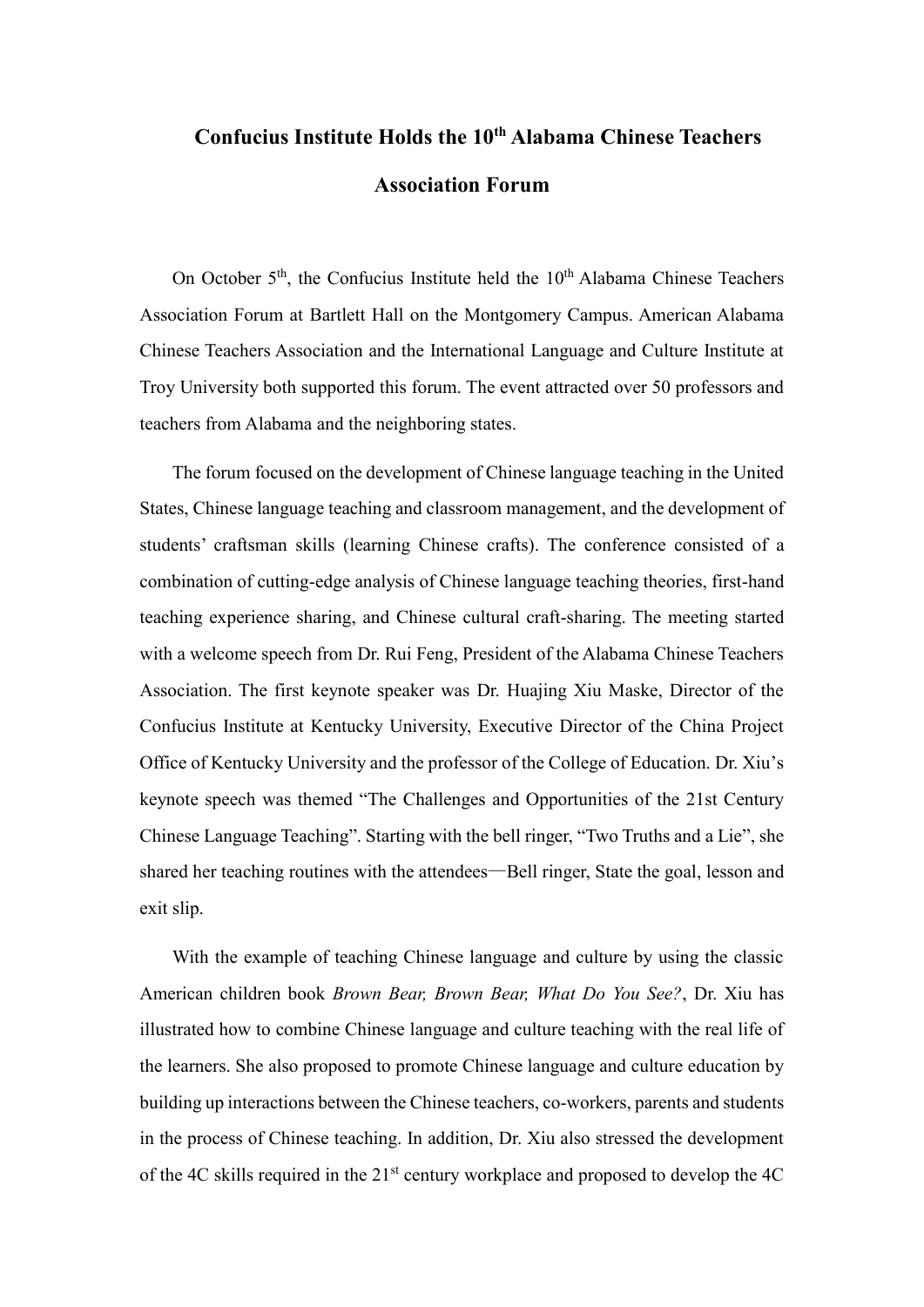skills of students in Chinese language and culture teaching. At last, from the perspective of comparing Chinese and Western arts, she encouraged the teachers to use VTS (Visual Thinking Strategy) to teach Chinese language and culture.

Another keynote speaker was Mr. Qiang Chen, a senior Chinese teacher from Enloe Magnet High School in North Carolina with teaching experience of 30+ years and is the winner of the Yale University Educator Award. Starting with the four most important requirements to becoming an excellent teacher, Mr. Chen shared how to design a teaching plan according to the language syllabus and how to use Student-centered thematic unit to foster student interest in learning about Chinese language and culture. He also shared his experiences in classroom management. He proposed that encouragement and inspiration are the core of education and teachers should love the students and educate them with discipline. Mr. Chen suggested the teachers make proper classroom rules together with the students and set an example to follow them.

The workshop on how to make Chinese art crafts was arranged during the intervals between the speeches. Ms. Wenjuan Cheng and Ms. Yan He, two Visiting Scholars from CIT, demonstrated how to make art crafts by using some knitting wool and a key ring. They explained the procedures carefully step by step. All the teachers were engaged in making the crafts and were very happy to learn new skills in making the Chinese crafts for their classes.

Towards the end of the forum, Dr. Rui Feng and Dr. Iris Xu awarded the certificates of "Chinese Teacher Professional Development" to all the teachers. They expressed their sincere gratitude to these teachers for their great contribution to Chinese language teaching and research.

This was the  $10<sup>th</sup>$  Chinese Language Forum jointly organized by the Confucius Institute at Troy University and Alabama Chinese Language Teachers Association. CIT has been paying attention to Chinese language teachers' development since its foundation, which contributed to the profound spreading and promotion of Chinese language teaching and Chinese cultural sharing in Alabama and the southeast part of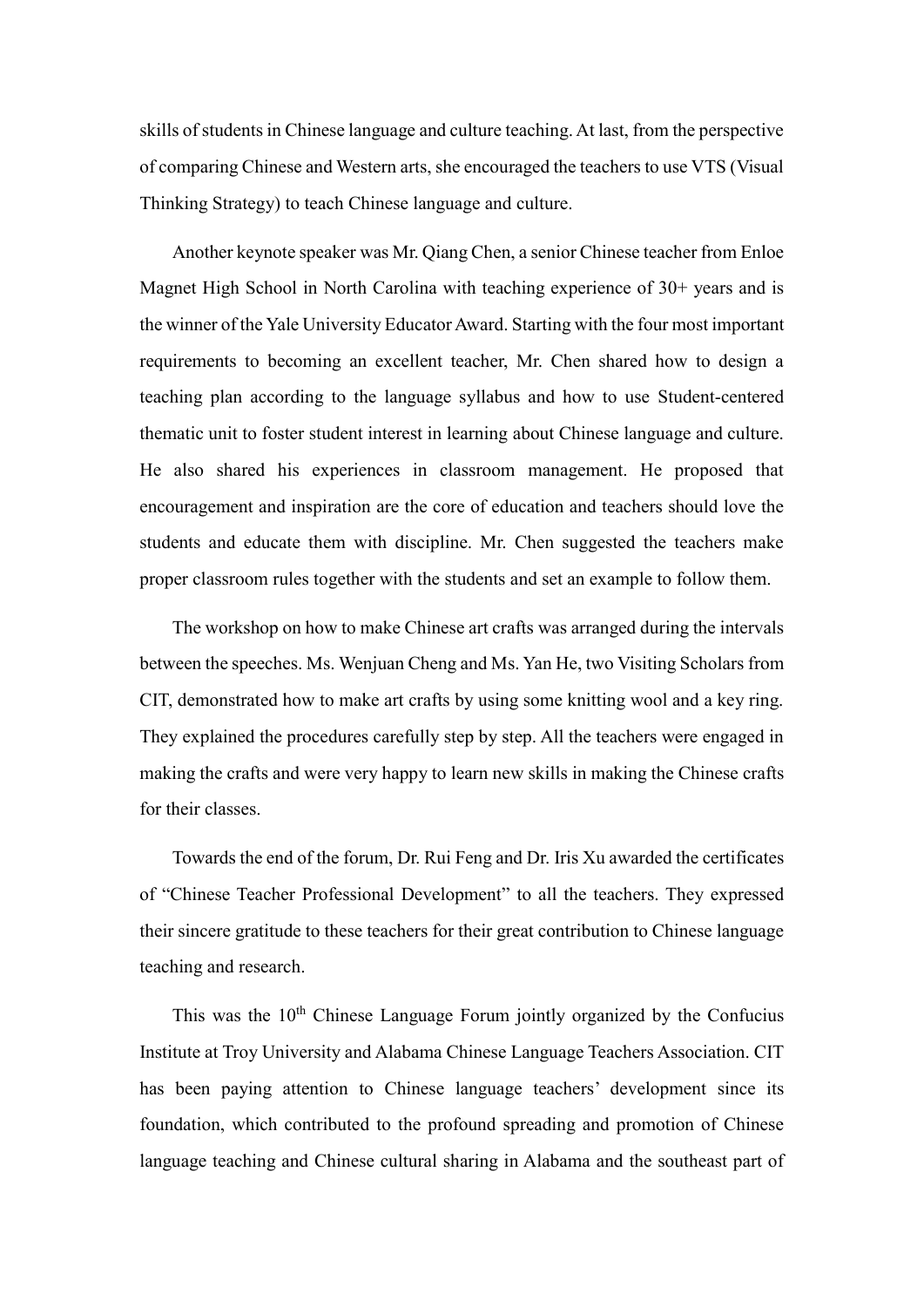the United States.

## **特洛伊大学孔子学院成功举行**

## **第十届阿拉巴马州中文教师协会论坛**

美国当地时间 2019年10月5日,美国阿拉巴马州中文教师协会、特洛伊 大学国际语言与文化学院、特洛伊大学孔子学院在特洛伊大学蒙哥马利校区的 Bartlett Hall 联合举行第十届阿拉巴马州中文教师协会论坛。参加本次论坛的教 师来自阿州及临近州,共计约 50 名教师。

本次论坛主要围绕美国汉语教学的发展趋势,汉语教学与课堂管理,培养学 生的课堂动手能力(学习中华才艺)等为主题。既有汉语教学理论方面的前沿分 析,也有教学实践过程中的经验分享,还有一线教师在中华才艺方面的指导。上 午 8:30 分,论坛在阿拉巴马州中文教师协会会长冯睿博士欢迎词中揭开序幕。 论坛的第一位主讲嘉宾为修华静博士,美国肯塔基大学孔子学院外方院长、肯塔 基大学中国项目办公室执行主任、教育学院教授。修华静博士以"The Challenges and Opportunities of the 21st Century Chinese Language Teaching"为主题,以"Two truths and a lie"为切入点,详细地介绍了"teaching routine"中的"Bell ringer""state the outcome of the lesson"、"teaching"、 "exit slip"等教学过程中的成功经验,并以美国家喻户晓的《Brown Bear, Brown Bear, What Do You See》启蒙亲子读物为例,分析了如何借助本土教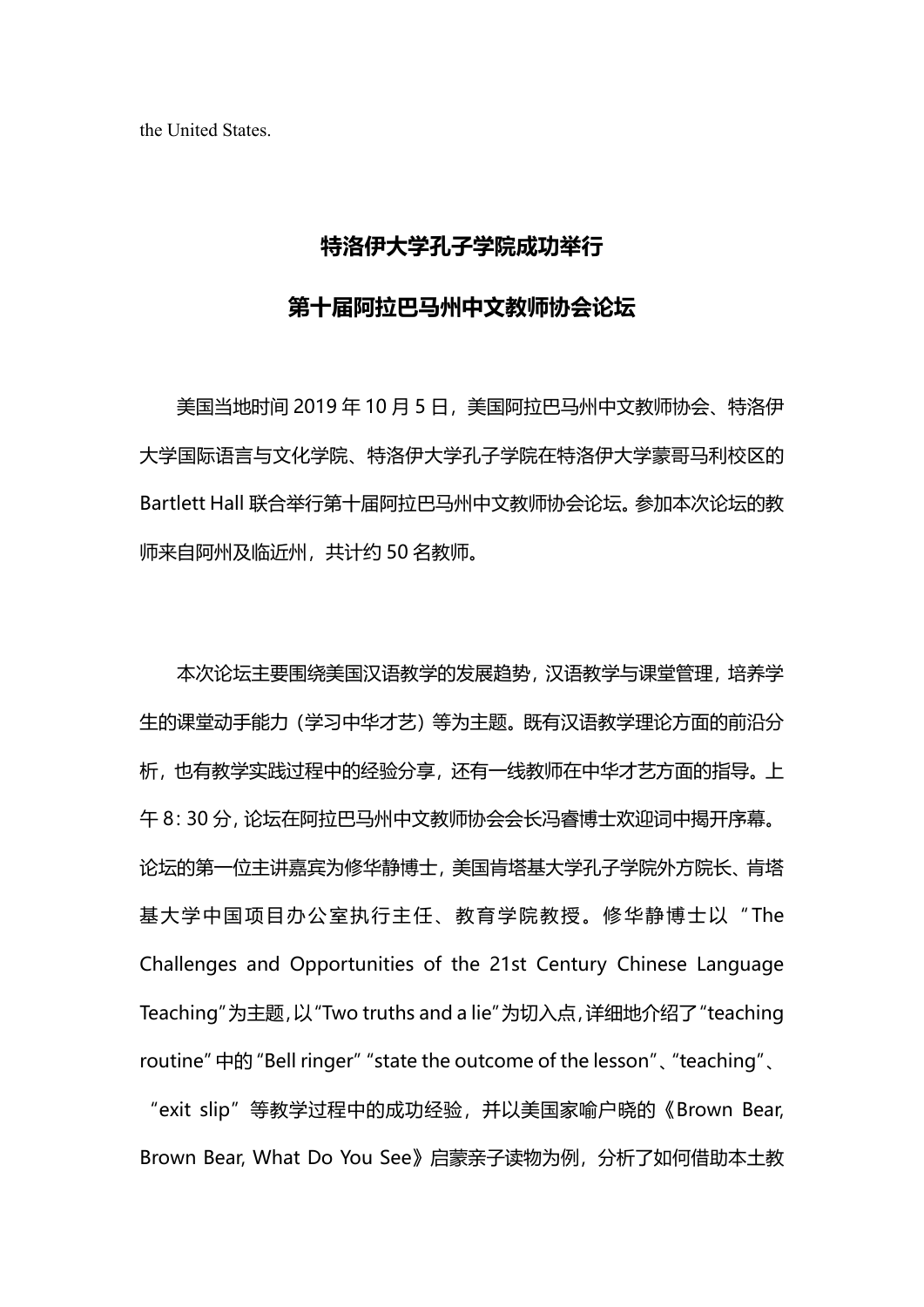材的成功案例,使汉语教学和中国文化分享活动更接地气,更入人心。修博士提 出通过搭建起汉语教学过程中的教师——同事——家长——学生这四者之间的 良性互动,助力汉语教育。此外,修博士还从 21 世纪职场要求的 4C 着眼,探 讨汉语教学中是否能够培养学生 4C 能力,进而从中国艺术与西方艺术比较的角 度引导参会的老师们学会运用 VTS(Visual Thinking Strategy)的方法进行汉语 教学。

本次论坛的另一位主讲嘉宾为来自北卡罗来纳州英伦中学(Enloe High School),具有 30 多年教龄、荣获耶鲁大学教育家奖的资深中文教师陈强老师。 陈强老师以成为优秀老师的四大条件为切入点,讲授了怎样根据语言教学大纲制 定教学方案,并在以学生为中心,主体单元中文课的教学中如何培养学生学习中 文和中国文化的兴趣。考虑到本次协会中有不少新来的访问学者,陈老师还特别 分享了他在课堂管理方面的诸多成功经验,比如,教育以鼓励为主,感化为翼, 规矩为纲等。针对极少数学生课堂纪律意识不够强烈,陈老师还提出了"师生共 同讨论和制定课堂纪律,经学生一致同意后,就应该共同遵守"的建议。

此次论坛还精心安排了中国文化小艺术品制作工作坊。特洛伊大学孔院两位 访问学者程文娟老师和何艳老师带领大家用毛线和钥匙扣手工制作了具有中国 特色的工艺品。两位老师详细地为大家讲解了制作步骤,并亲自示范,细心指导。 全体教师积极参与其中,学会了在汉语课堂上非常实用的小技能。